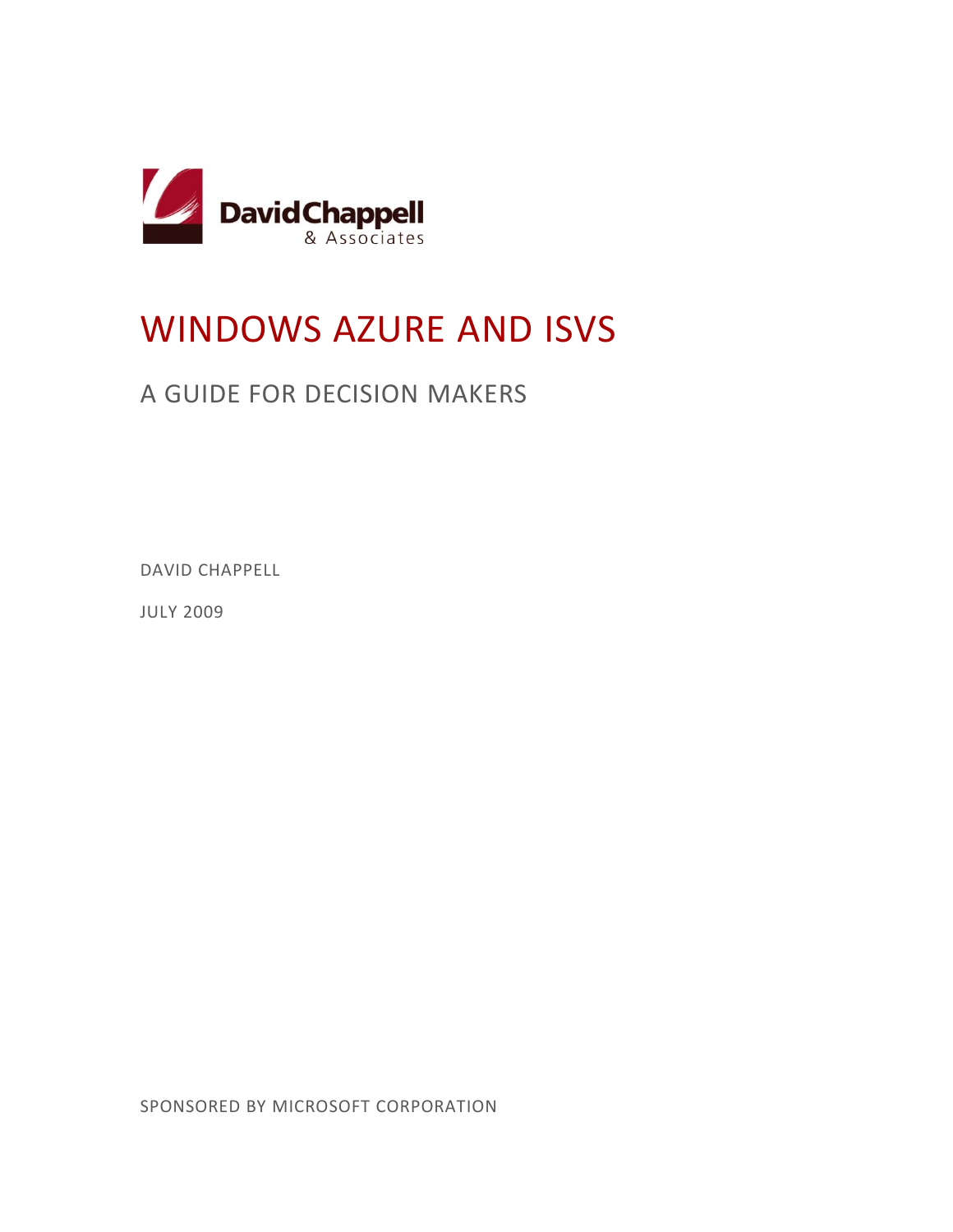### **CONTENTS**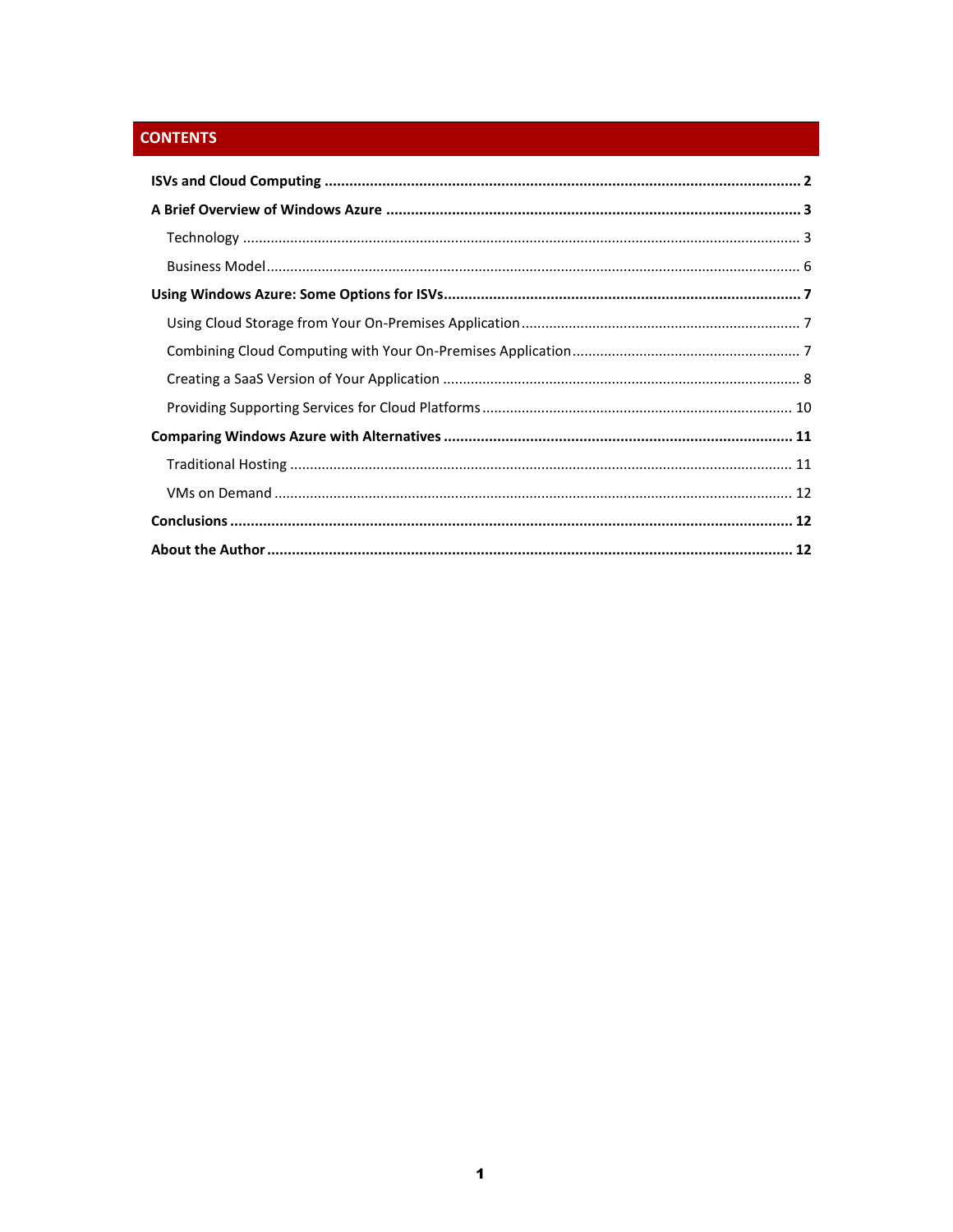#### <span id="page-2-0"></span>**ISVS AND CLOUD COMPUTING**

Why should an independent software vendor (ISV) care about cloud computing? The answer is simple: Using the cloud has the potential to increase an ISV's revenues and/or decrease its costs. Running code and storing data on computers in large Internet-accessible data centers owned by somebody else can offer compelling advantages. Anyone responsible for charting the course of an ISV ought to be thinking seriously about how cloud computing will affect their business.

One option for an ISV looking to benefit from the cloud is to exploit Windows Azure. Designed to support highly scalable and reliable applications, Windows Azure is Microsoft's flagship cloud platform technology. This paper takes a look at how and why ISVs might use Windows Azure. The goal is to make clear why cloud computing is important for ISVs and to illustrate how they might use this new platform.

Before diving into the topic, it's worth summarizing up front some of the main ideas. Here are the key points to understand:

- $\Box$ A primary goal of Windows Azure is to be a platform on which ISVs can create Software as a Service (SaaS) applications. Customers are increasingly interested in having a SaaS option for the software they buy. To satisfy this demand and to keep pace with the competition, many ISVs will choose to offer a SaaS version of their current or future products. Creating a SaaS application requires building a highly scalable, highly reliable cloud-based service that can be used simultaneously by many customer organizations. Building your own foundation for this makes no more sense than would writing your own operating system for an on-premises application. Just as Windows provides a foundation for traditional on-premises applications, Windows Azure can provide a foundation for SaaS applications.
- $\Box$  Cloud computing needn't be an all-or-nothing proposition, and so SaaS applications aren't the only choice. An existing on-premises application can be enhanced with cloud-based functionality, such as running some code or storing a subset of data on Windows Azure. This incremental approach to using a cloud platform can save money and improve a current application's functionality. It can also provide a low-risk way to gain experience with this new kind of technology.
- Cloud platforms aren't useful only for firms that create end-user applications. If you're an ISV that provides infrastructure add-ons or developer aids for the on-premises Windows environment, it's likely that you can also find value-added products to create for Windows Azure. As more computing moves into the cloud, finding these new offerings is likely to be an important way to maintain your revenue stream.
- A cloud platform such as Windows Azure is different from traditional hosting. From a technical perspective, Windows Azure provides simpler administration, as well as services designed to create scalable and reliable applications. The business differences include minimal up-front commitment and easier ways to increase and decrease the computing resources your application uses. These differences mean that Windows Azure can potentially provide better technology and lower costs for ISV applications.

Initially, Windows Azure is likely to be used to support today's applications in the cloud. It's worth pointing out, however, that cloud platforms offer services we haven't seen before, such as access to large numbers of cheap CPUs and massively scalable data storage. Along with support for the world we already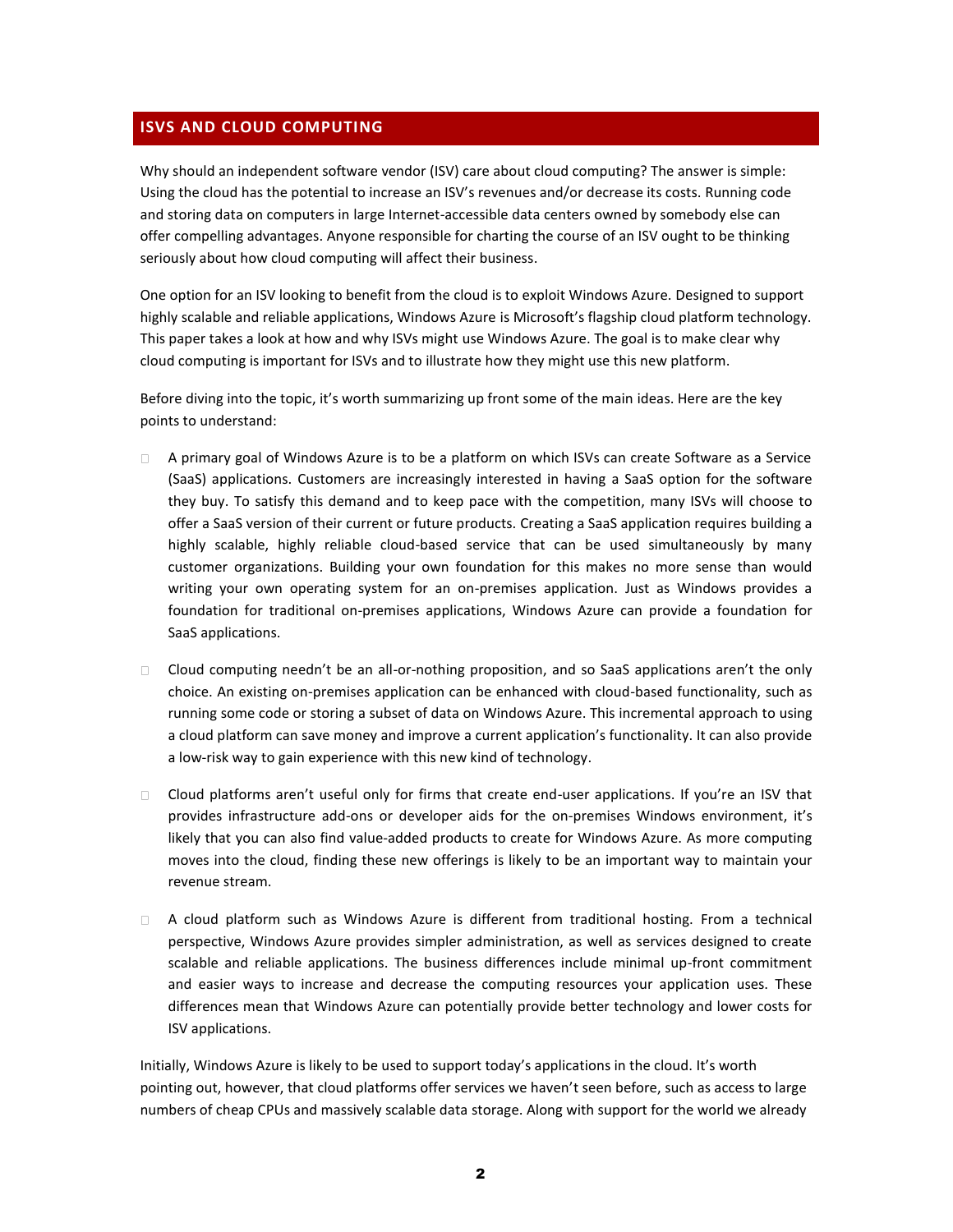know, we should expect to see creative ISVs finding ways to do wholly new things with this new kind of platform.

#### <span id="page-3-0"></span>**A BRIEF OVERVIEW OF WINDOWS AZURE**

Making good decisions about how to use Windows Azure requires a basic understanding of the platform. This section provides an overview of the technology and its associated business model.

#### <span id="page-3-1"></span>**TECHNOLOGY**

Windows Azure has three main parts: a Compute service that runs applications, a Storage service that stores data, and a Fabric that supports the Compute and Storage services. Figure 1 shows this breakdown.



#### **Figure 1: Windows Azure has three main parts: The Compute service, the Storage service, and the Fabric upon which both depend.**

To use the Compute service, a developer creates a Windows application. This application might be written using C# and the .NET Framework, using C++ and the Win32 APIs, or in some other way. However it's built, the application must be implemented as *Web roles*, *Worker roles*, or both. Figure 2 illustrates this idea.



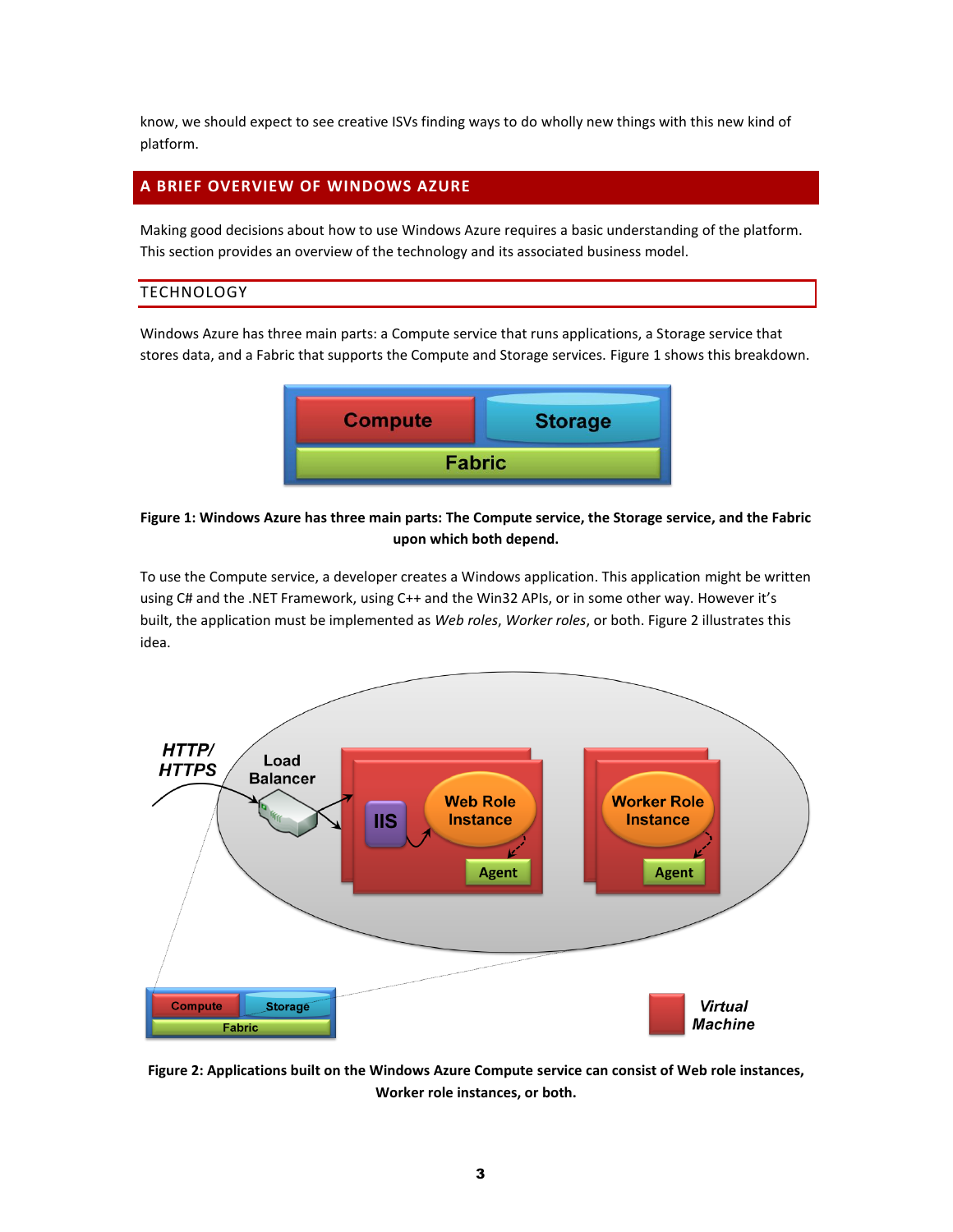As the name suggests, a Web role instance accepts Web requests. It can be created using ASP.NET or another technology that works with Internet Information Services (IIS). Whatever technology is used, Windows Azure provides built-in hardware load balancing across all Web role instances in a particular application.

For functions that aren't intended to respond directly to Web requests, a Windows Azure application can also contain Worker role instances. A Worker role instance is just a Windows application with a main(), and it can run indefinitely. Among other things, this model allows creating scalable applications where Web role instances accept requests, then pass them to Worker role instances to be processed. And while both Web role instances and Worker role instances are ordinary Windows applications, a few things, such as logging, require direct access to Windows Azure. To allow this, applications can call directly into a Windows Azure agent, as Figure 2 shows.

Notice that each instance—Web role or Worker role—runs inside its own virtual machine (VM). This provides isolation, letting Windows Azure applications run with full trust, and it also allows a clear view into application performance, since there's a defined mapping between VMs and processor cores. But a developer doesn't explicitly create VMs. Instead, she uploads an application to Windows Azure, together with an XML configuration file that specifies how many Web role instances and Worker role instances should run. Once this is done, Windows Azure creates the required number of VMs, then monitors their execution. If an instance fails, Windows Azure will start a new one, making sure that the specified number of Web role and Worker role instances are always running. (This work is done by the *Fabric Controller*, software that's in charge of all machines in a particular instance of the Fabric.) To increase or decrease the number of running instances, the owner of an application can change the value for either instance type in the application's configuration. Windows Azure automatically creates or shuts down VMs to match this new setting.

Given that Windows Azure applications are essentially Windows apps, it shouldn't be surprising that developers can create them with Visual Studio. This tool provides templates for creating cloud applications as Web roles, Worker roles, or both. Windows Azure also provides a *Development Fabric*, which is a facsimile of Windows Azure that runs on a local machine. Developers can use this to create their code and do initial testing, then upload the app to Windows Azure when it's ready.

Applications usually need persistent storage, and so Windows Azure provides its own cloud-based mechanisms for storing and retrieving data. The platform offers three storage options, all accessed via standard HTTP GETs, PUTs, and DELETEs. Figure 3 illustrates this.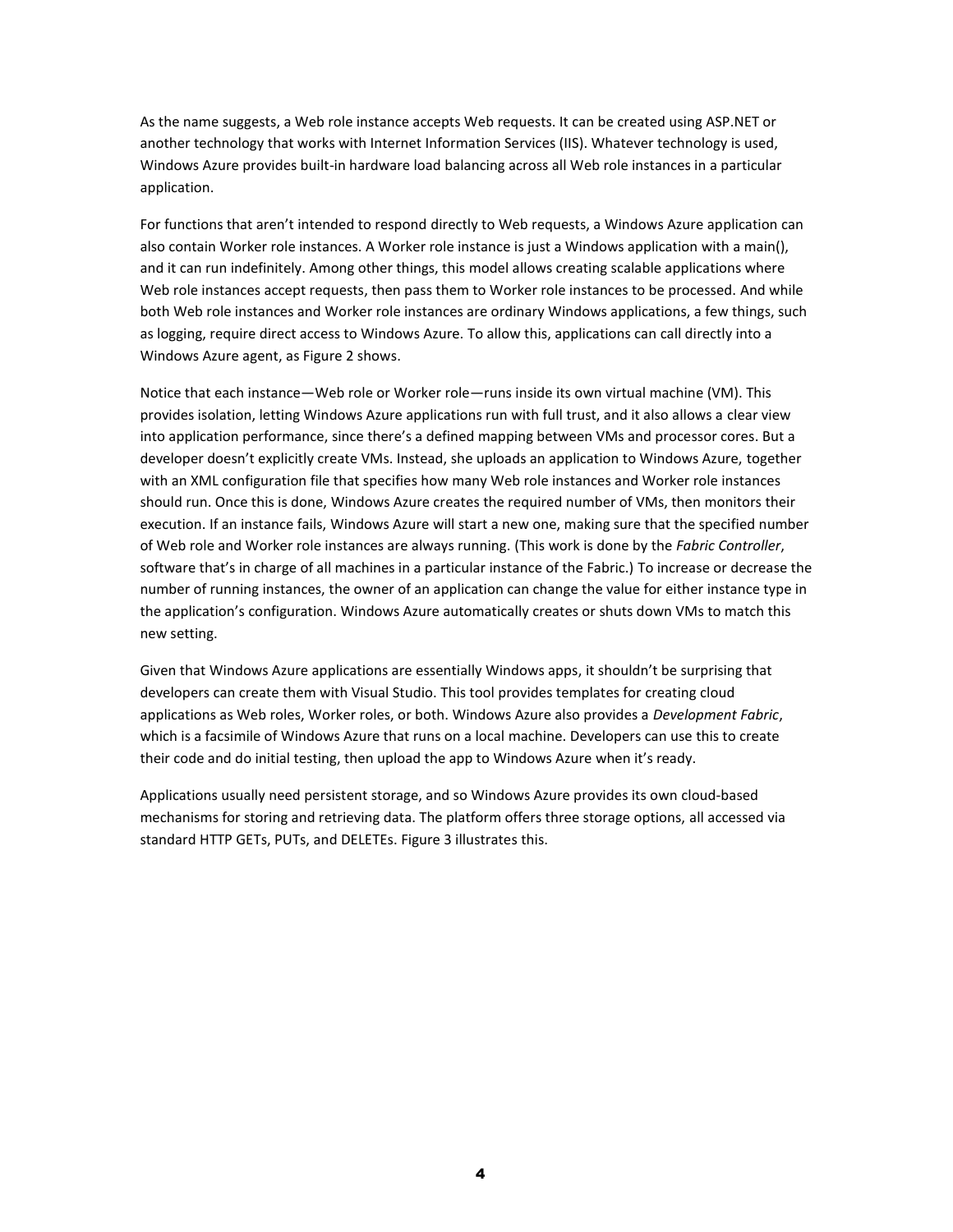

#### **Figure 3: The Windows Azure Storage service can be accessed by Windows Azure applications or by applications running elsewhere.**

The three kinds of Windows Azure storage are:

- Blobs: allow storing large binary objects, such as videos and images.  $\Box$
- Tables: provide highly scalable entity-based storage (not relational tables).  $\Box$
- $\Box$ Queues: allow sending and receiving messages, such as between an application's Web role instances and Worker role instances.

It's important to point out that all three of these can also be accessed by applications that aren't running on the Windows Azure Compute service. For example, an on-premises or hosted application might choose to store large video files as Windows Azure blobs.

The Windows Azure platform also includes SQL Azure Database (previously known as SQL Data Services). SQL Azure Database offers standard relational storage based on SQL Server, complete with stored procedures and more. While a single database in SQL Azure Database can't hold as much information as a single Windows Azure Storage table, these databases offer a familiar storage model accessible through ADO.NET and other widely used data access mechanisms.

For a more detailed look at Windows Azure, see [Introducing Windows Azure.](http://www.davidchappell.com/writing/white_papers/Introducing_Windows_Azure_v1-Chappell.pdf) For a survey of the entire Windows Azure platform (formerly known as the Azure Services Platform), see [Introducing the Azure](http://www.davidchappell.com/Azure_Services_Platform_v1.1--Chappell.pdf)  Services Platform: [An Early Look at Windows Azure, .NET Services, SQL Services, and Live Services.](http://www.davidchappell.com/Azure_Services_Platform_v1.1--Chappell.pdf)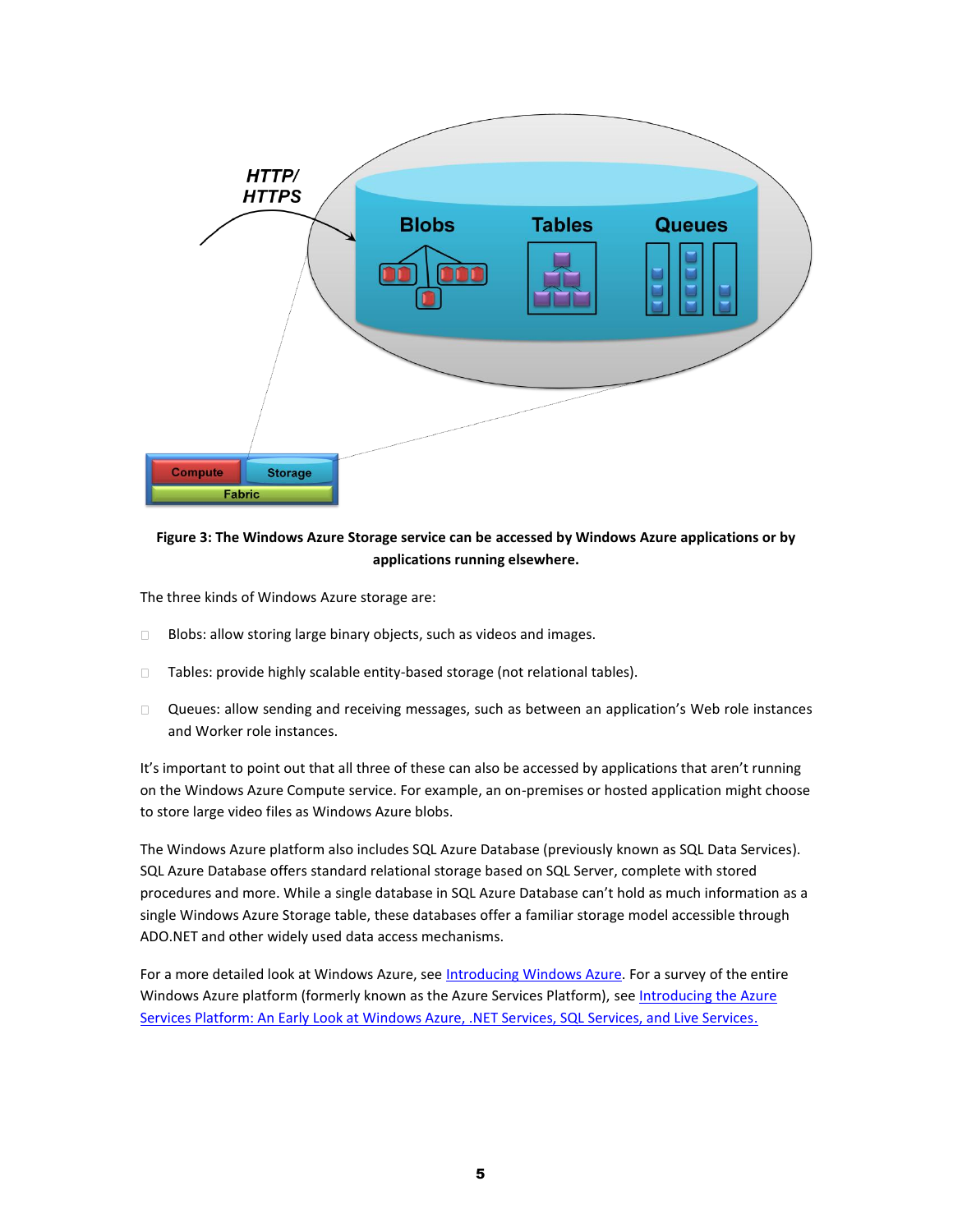#### <span id="page-6-0"></span>BUSINESS MODEL

A primary attraction of a cloud platform, and one of its biggest differences from traditional hosting, is consumption-based pricing. With traditional hosting or an in-house data center, the owner of an application typically pays for a specific set of machines for a fixed amount of time. For applications with variable load, this fixed set must be large enough to handle the highest peak, which means that capacity goes unused at non-peak times.

Cloud platforms aren't like this. With Windows Azure, for example, the owner of an application pays for the compute and storage resources he uses. When the application's load is light, he might request, say, three Web role instances and two Worker role instances. When the load is heavy, he might up his request to six Web role instances and four Worker role instances. In both cases, the application's owner pays only for the resources his application is using.

The Windows Azure pricing scheme is relatively simple, with three main variables: compute time, data storage and access, and bandwidth transferred in and out. For compute time, an application's owner is charged a fixed amount for each hour a VM is running. For data, there's a fixed charge per gigabyte per month, along with a charge for operations against stored data, such as GETs and PUTs. For bandwidth, an application's owner pays a fixed amount per gigabyte of data transferred in or out of a Windows Azure datacenter. (There are no bandwidth fees for accessing data within a datacenter, however.) The charges are:

- Compute = \$0.12/hour for each running VM  $\Box$
- $\Box$ Storage = \$0.15/GB stored per month, \$0.01 / 10,000 operations against stored data
- Bandwidth = \$0.10/GB transferred in, \$0.15/GB transferred out  $\Box$

Windows Azure applications can also use SQL Azure Database for storage. Once again, the charging is usage-based, with two main variables: how much data is stored (along with the number of query hours allowed, i.e., how much CPU time can be used by SQL queries on this data), and bandwidth transferred in and out. The charges are:

- Web Edition: \$9.99/month for a relational database with up to 1 GB of storage and a maximum of 10  $\Box$ query hours
- $\Box$  Business Edition: \$99.99/month for a relational database with up to 10 GB of storage and a maximum of 100 query hours
- Bandwidth = \$0.10/GB transferred in, \$0.15/GB transferred out  $\Box$

Although it's not available at the platform's initial launch, Microsoft says that it will eventually offer commitment-based pricing discounts. Customers willing to commit to specific minimum usage levels will see their charges reduced. Commitments help Microsoft plan more efficiently, and so the discounts reflect these lower costs.

As with its other offerings, Microsoft also has a partner program for Windows Azure. One part of this is an Azure QuickStart, which provides a central place for ISVs and other partners to begin exploring the Windows Azure platform and to connect with Microsoft and other customers using this platform. The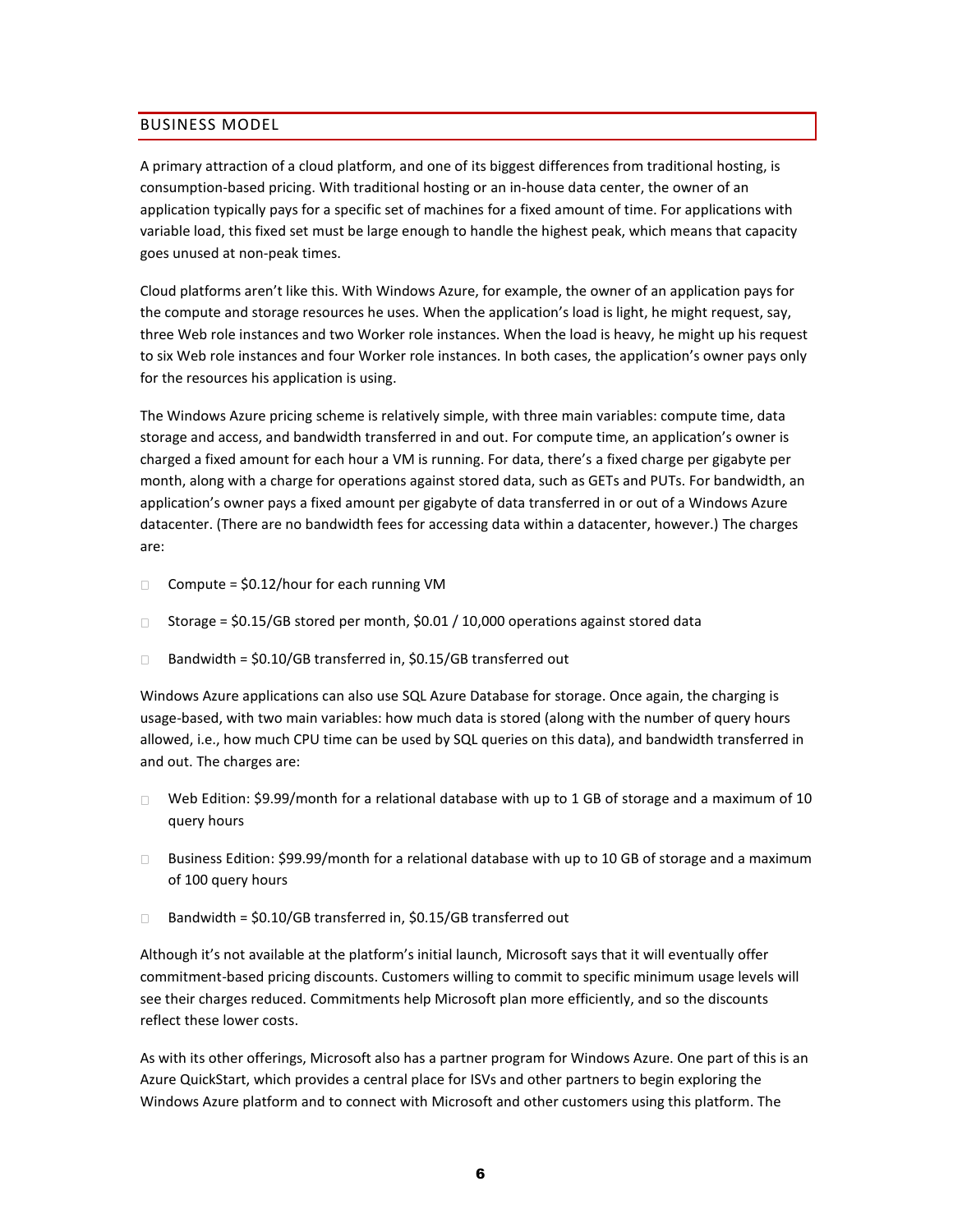company also has a Development Accelerator offer, which gives ISVs willing to make a six month commitment pricing discounts for developer use of the Windows Azure platform. Forums, phone support, and other traditional services are available as well, reflecting Microsoft's understanding of the fundamental role that ISVs play in making Windows Azure successful.

#### <span id="page-7-0"></span>**USING WINDOWS AZURE: SOME OPTIONS FOR ISVS**

Working out whether a cloud platform can improve your business requires thinking through how you might use one. Accordingly, this section looks at some of the primary ways in which ISVs can use Windows Azure.

#### <span id="page-7-1"></span>USING CLOUD STORAGE FROM YOUR ON-PREMISES APPLICATION

Perhaps the simplest way an ISV application might use Windows Azure is to store data. As mentioned earlier, Windows Azure Storage can be accessed from on-premises applications as well as from Windows Azure applications. For example, an application that currently does back-ups to an on-premises storage system might instead choose to use Windows Azure Storage blobs. This can improve backup reliability, since like everything else in Windows Azure Storage, blobs are replicated at least three times. It might also lower costs, given the economies of scale provided by Microsoft's very large data centers. Or think of an application that provides large amounts of data to its users: videos, audio files, or something else. Rather than storing this data locally, the application might again choose to use Windows Azure Storage blobs for higher availability, lower costs, or both.

And Windows Azure Storage isn't the only option. Using SQL Azure Database, an application can also store relational data in the cloud. For example, an application that needs to share a set of relational tables across multiple instances running in different locations might benefit from having that data accessible in one place. There are some limitations—a single database in SQL Azure Database can't exceed ten gigabytes, for example—so this service isn't exactly like running SQL Server in the cloud. Still, there are some potential advantages. Much of the work required to administer a database goes away with SQL Azure Database, since Microsoft does it for you. The availability of your data also goes up, since like Windows Azure Storage, SQL Azure Database stores three copies of all data to protect against hardware failures. The cost of this storage might even be lower than on-premises storage, especially for smaller organizations.

Using Microsoft's cloud platform to store your data requires trusting that platform. The best way to build trust is to start small, then if warranted, expand from that base. An ISV that's considering using Windows Azure or SQL Azure Database might well find that using its storage services from an on-premises application lets them gain experience with this new approach before making a bigger commitment. It can be a good way to dip your toe into the water of cloud computing.

#### <span id="page-7-2"></span>COMBINING CLOUD COMPUTING WITH YOUR ON-PREMISES APPLICATION

If putting an application's data in the cloud can make sense, so can using the cloud to run some of your app's code. For example, think of an ISV with an application that could benefit from creating an on-line marketplace among all of the companies that use this solution. Building this functionality on a cloud platform such as Windows Azure should be significantly faster and cheaper than building it entirely from scratch. Or suppose an on-premises application could sometimes benefit from more processor cores to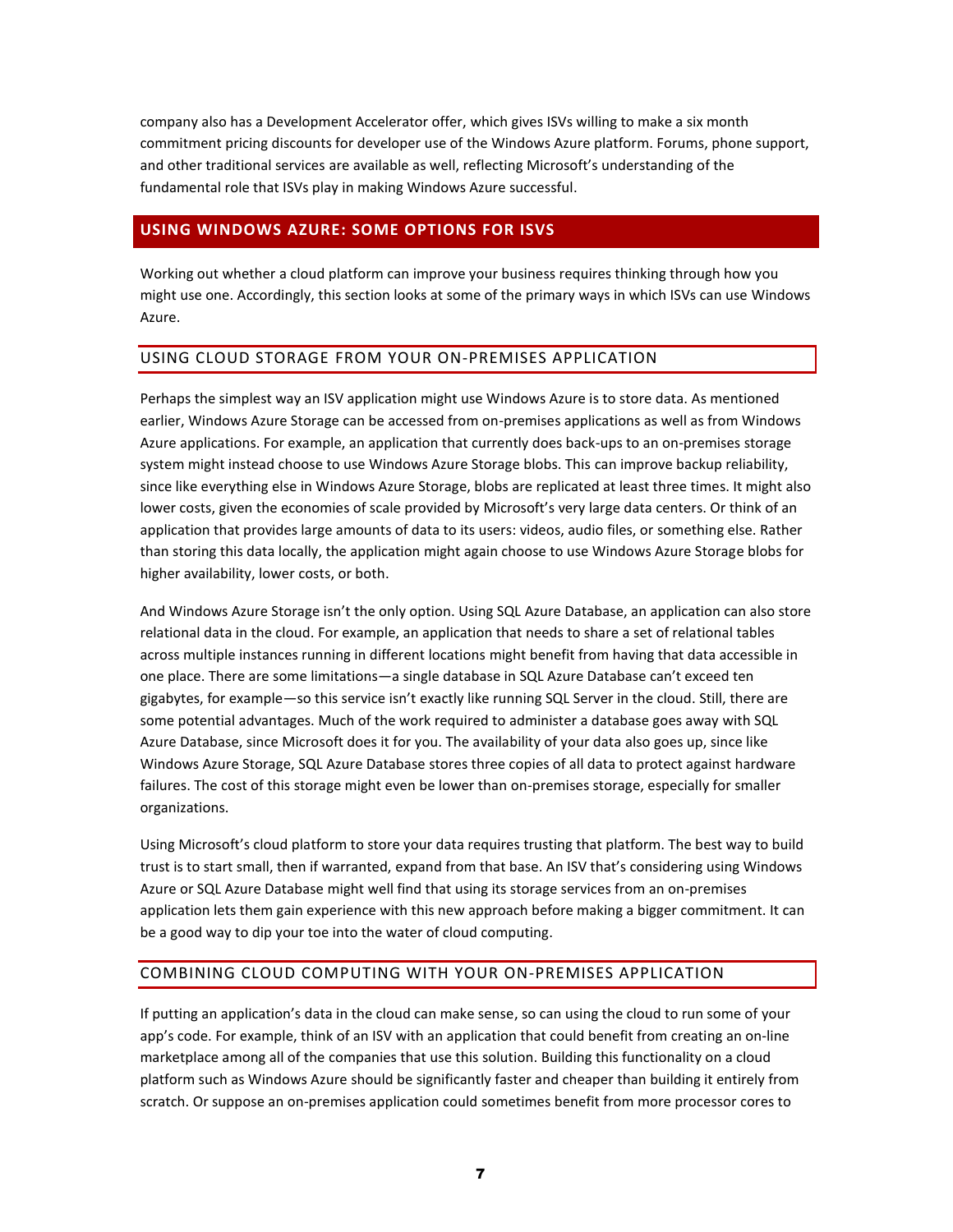run CPU-intensive loads. This application could create a number of Windows Azure Worker role instances to do this work, then shut them down when they're no longer needed. As always, the customer would be charged only for the resources they use, i.e., the hours these Worker role VMs were actually running.

There are plenty of situations in which moving an existing application entirely into the cloud isn't practical. Porting millions of lines of code to a cloud platform might be too risky, too expensive, or just not worthwhile. In cases like this, adding new functionality that runs in the cloud can make more sense. Because Windows Azure provides a pre-built platform for running cloud applications, it can make creating this kind of code easier.

#### <span id="page-8-0"></span>CREATING A SAAS VERSION OF YOUR APPLICATION

Being an ISV has long meant installing software directly on your customers' machines. With SaaS applications, this is no longer true. Unlike conventional packaged software, a SaaS application runs in an Internet-accessible data center, and it's typically delivered to customers via the Web.

SaaS applications can offer real benefits for customers, including the following:

- Less risk: Unlike conventional packaged software, SaaS applications needn't require a large up-front  $\Box$ investment. Instead, customers can typically try the application for no charge before purchasing it, letting them have more confidence that the application will provide business value.
- □ A more attractive price structure: SaaS applications commonly provide usage-based pricing, such as a charge per user per month. This lets customers start small, then add users as needed. It also allows replacing a capital expense—buying software—with an operating expense, which can be a draw for some organizations.
- □ Faster and cheaper deployment: Rather than installing software on local machines, the users of a SaaS application typically access the app via an ordinary Web browser.
- $\Box$  Easier upgrades: Instead of upgrading its own copies of a purchased software package, the customer of a SaaS application can rely on the SaaS provider to upgrade the application centrally.

The advantages of SaaS are certainly appealing for some customers and some kinds of applications. This approach also has drawbacks, however, and so it's not right for every application. The biggest challenges that SaaS customers face include:

- $\Box$  Trust: Can a customer really trust the provider of a SaaS application? Will the application always be available? Can the application provider be trusted with sensitive corporate data? Trust in the provider is the single biggest barrier that most customers face with SaaS applications. It's worth pointing out that this trust must also extend to the cloud platform a SaaS application is built on.
- $\Box$  . Regulatory and compliance issues: Many businesses are required by governments to conform to a variety of standards, such as Sarbanes-Oxley, Basel II, and others. If a SaaS application (and the cloud platform it's built on) can't meet these obligations, the business can't use it.
- Customization: Traditional on-premises software packages can usually be customized in various ways. SaaS applications, by contrast, are typically *multi-tenant*, which means that a single copy of the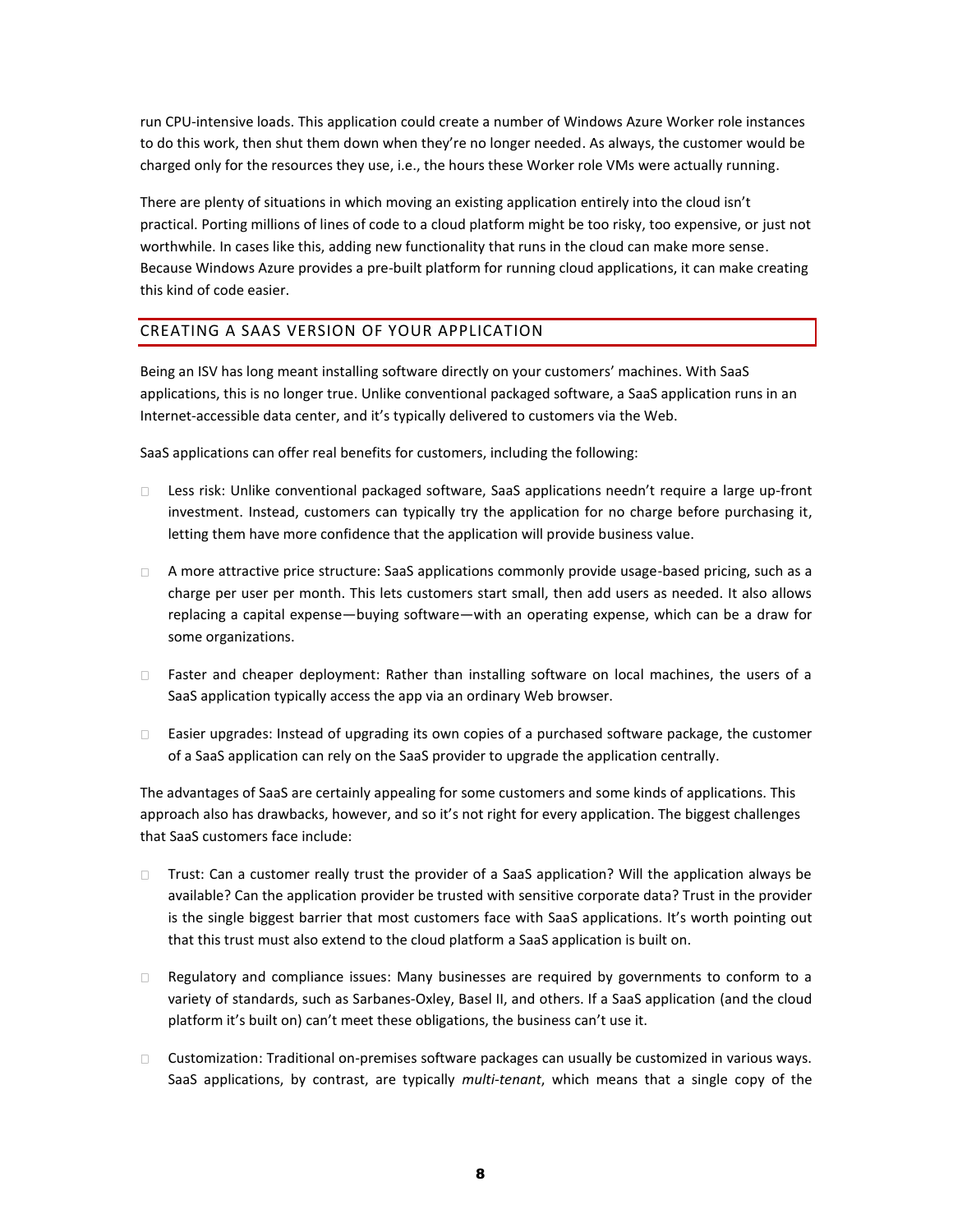software is shared by all users. While customization is still possible, it's often more limited than with traditional packaged software.

- $\Box$  Integration with on-premises applications: A SaaS application must provide some way to integrate its code and data with on-premises application. This includes identity integration, since customers typically want single sign-on.
- $\Box$ Management: Most on-premises tools for managing and monitoring applications don't work well with SaaS applications today. While this will likely change, the situation today is off-putting for some customers.

Just as SaaS applications have pros and cons for organizations that buy software, they also offer advantages and disadvantages to companies that sell software. The benefits of SaaS applications for ISVs include:

- The potential for more sales: Since customers face less risk and a smaller up-front financial  $\Box$ commitment, making initial sales can be faster and cheaper. SaaS applications can also be attractive to new categories of customers, such as smaller organizations, because they require less in-house IT expertise.
- Easier customer upgrades: Rather than convincing each customer to replace an on-premises package, an ISV can upgrade all users of its SaaS application at once. This can significantly reduce an ISV's support costs, since there's no longer a requirement to support many old versions of an app.

Nothing is free, however, and so the move to a SaaS world also presents some drawbacks for ISVs. Some of the most visible are the following:

- □ A different sales and revenue model: Money trickles in rather than coming in up-front license fees. At least initially, this may mean lower margins.
- $\square$  Less customer lock-in: Without the sunk costs of a purchased and perhaps extensively customized onpremises application, customers might find it easier to switch to a competitor.
- □ Less services revenue from customization: ISVs that derive a significant share of their income from customization services might find this revenue reduced for SaaS applications.
- $\Box$  Technical challenges: Creating a SaaS application requires a different technical skill set from the one most ISVs already have. Rather than creating familiar on-premises software, your development organization must now build a highly scalable and highly reliable shared application. Also, because Windows Azure doesn't always behave identically to the Windows Server environment, some changes to existing code might be required. For example, while Windows Azure load balances requests across an application's Web role instances, it doesn't support session affinity. This allows much better scalability, but it might not be the way your application is currently designed.

The truth is evident: SaaS applications have a significant role to play, but they won't obliterate onpremises software. Every ISV that provides a packaged application must look at its offerings and make a decision: What makes sense to provide as SaaS? Especially if your competitors are going down this path, creating a SaaS version of a current on-premises application might be the right option.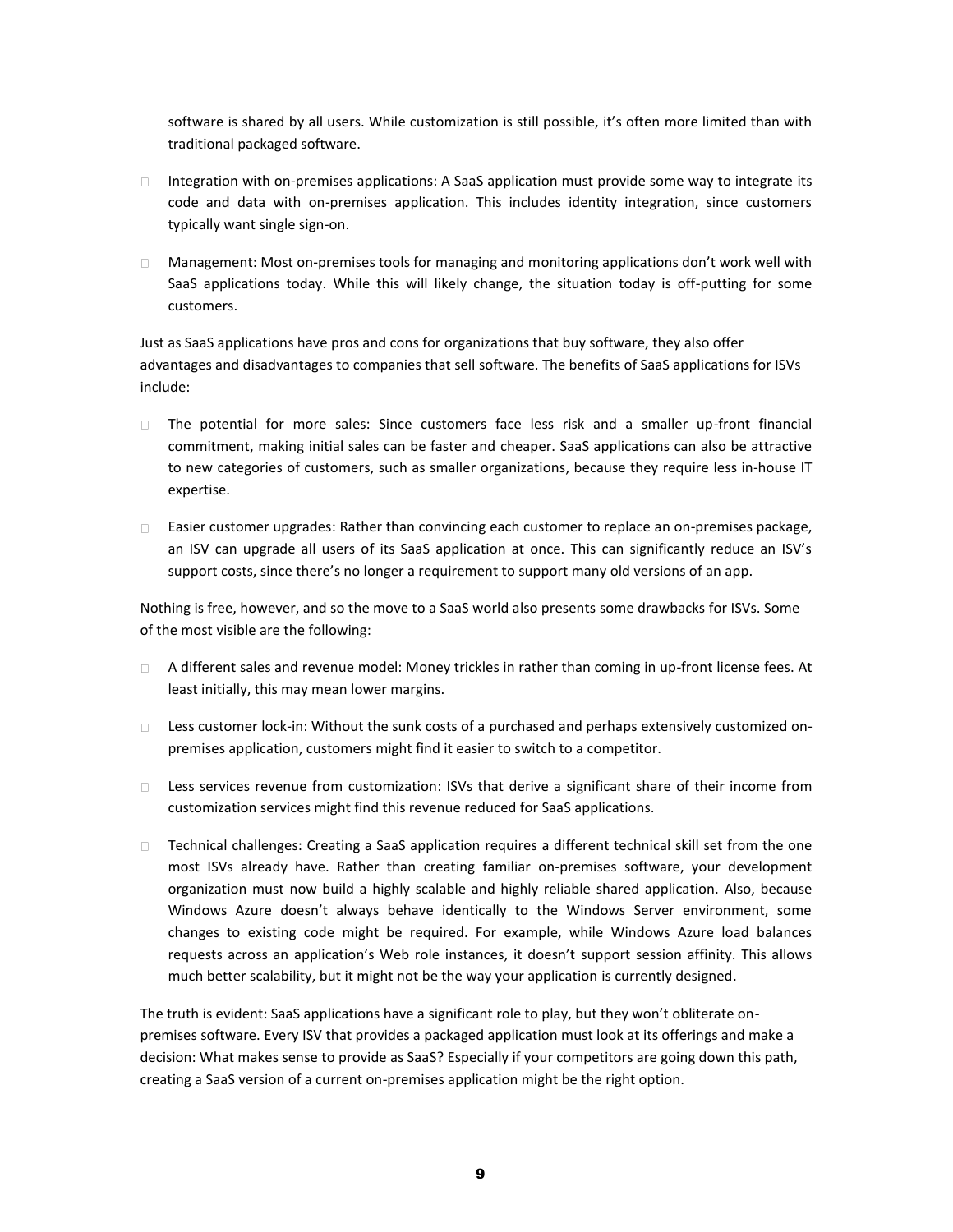As mentioned earlier, a primary goal of Windows Azure is to support SaaS applications. Many aspects of its design reflect this goal. For example, a SaaS application must be more scalable than an on-premises application because it will support multiple customers simultaneously. The Web role/Worker role division in Windows Azure is intended to help create massively scalable applications by dividing work between a Web front end and Worker back end. Similarly, Windows Azure Storage tables are expressly designed to hold very large amounts of data, much more than can be managed by a single relational database management system.

A SaaS application must also be more reliable than an on-premises application, since a failure affects all customers, not just one. By monitoring every running instance of an application, the Windows Azure Fabric can help achieve this. If an instance or a VM or even an entire machine fails, the Fabric Controller will restart another one to take its place. The Fabric Controller also allows upgrading a running application without shutting it down, an important service for a SaaS app that must be continuously available.

One more important attribute for an effective SaaS application is elasticity, i.e., the ability to handle peaks in demand. With a conventional application, a data center must be able to support the maximum load this application will ever see. This is certainly possible, but it's expensive and wasteful—most of the data center's capacity will probably lie unused most of the time. With Windows Azure, however, addressing this problem is simpler. Recall that the owner of an application can change the number of running instances on the fly, relying on the Fabric Controller to create or shut down VMs as needed. Since Windows Azure customers are charged only for the resources they use, this lets them pay for a large number of computing resources only when those resources are really needed. When the load diminishes, the application can shrink back to its normal size.

SaaS applications really do have different requirements from traditional on-premises applications. These differences are a big part of why Windows Azure is designed the way it is. An ISV that creates a SaaS application is free to build its own platform, and originally some did—there was no alternative. Yet with the rise of cloud platforms, ISVs creating SaaS applications can now focus on their business logic instead of infrastructure. Going forward, it's likely that a majority of SaaS applications will be created on a cloud platform such as Windows Azure.

#### <span id="page-10-0"></span>PROVIDING SUPPORTING SERVICES FOR CLOUD PLATFORMS

Many ISVs today provide infrastructure and management services for on-premises environments. Many others provide software that makes life easier for developers. While some of these solutions aren't relevant in the cloud, others are. And new opportunities exist as well, places where ISVs can make money by adding value to Windows Azure.

For example, Windows Azure provides access to performance data about running applications. A tool that aggregated this data, then presented it through an effective user interface could help Windows Azure customers manage their cloud applications. Windows Azure also provides APIs that let an application change the number of running Web role instances and Worker role instances on the fly rather than relying on a person to do this. The platform does not, however, provide software that monitors the application's load, then uses these APIs to adjust the number of running instances accordingly. An ISV might fill this hole, providing code that lets developers easily add this behavior to their applications.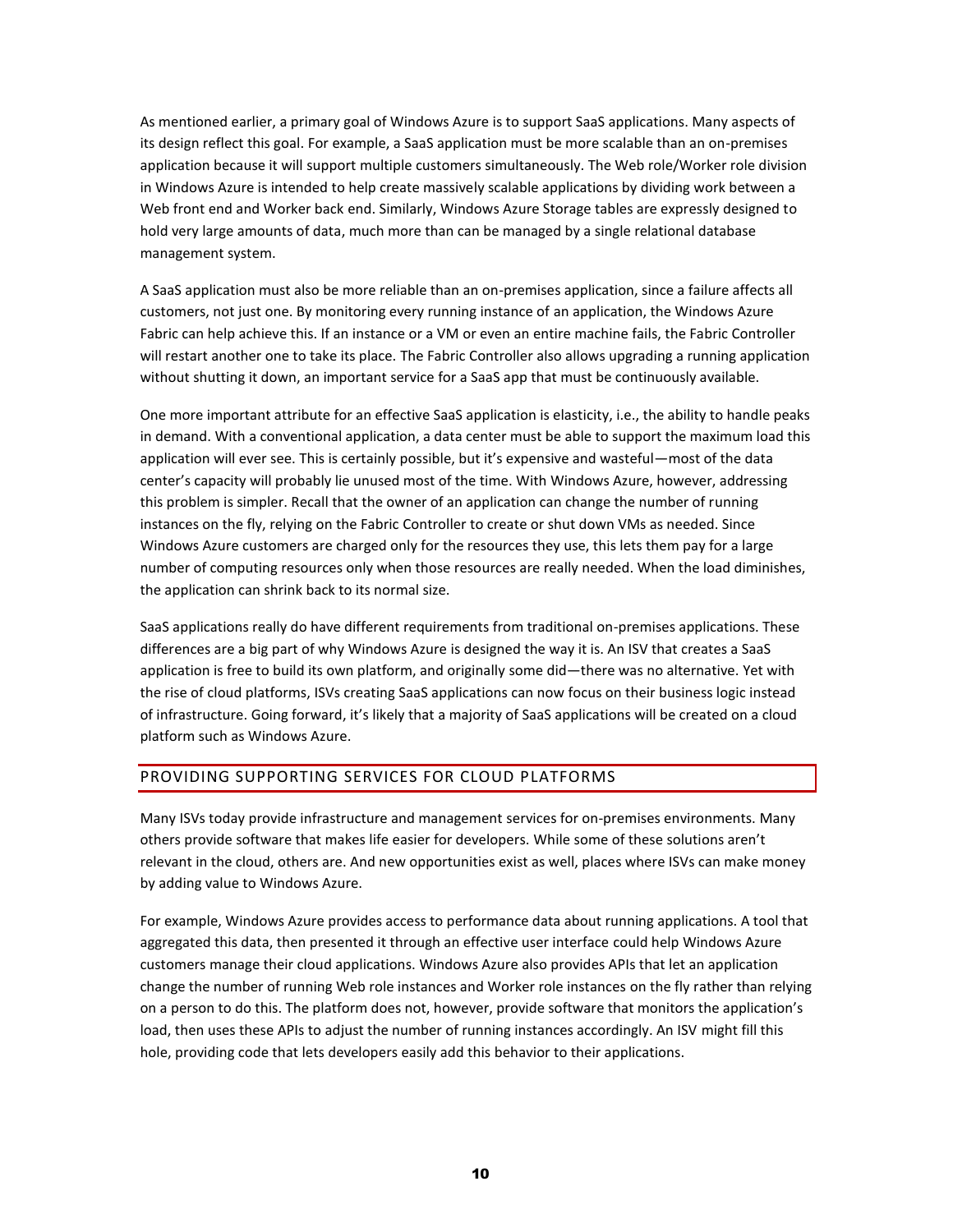The advent of cloud platforms is a big change for ISVs. With any big change, it often makes sense to do things a piece at a time, such as using Windows Azure's cloud storage or offloading a part of your app to the cloud. If this works well—and makes financial sense—you can then move on to bigger steps when they're justified, such as creating a full SaaS version of your application.

#### <span id="page-11-0"></span>**COMPARING WINDOWS AZURE WITH ALTERNATIVES**

Windows Azure doesn't exist in a vacuum—there are other approaches. This section compares Windows Azure with two of its most obvious alternatives: traditional hosting and cloud platforms that offer VMs on demand.

#### <span id="page-11-1"></span>TRADITIONAL HOSTING

The first stop for most people looking for an outsourced place to run their applications is a hosting provider. In traditional hosting, a customer requests a fixed set of resources and commits to pay for those resources for a defined period of time. For example, an ISV wishing to run a SaaS application might contract with a hoster to provider six Windows servers for a year, paying a pre-defined amount for this service.

Hosting has plenty of advantages. Using a hoster is frequently cheaper than running an in-house data center, especially for smaller organizations. It also lets the customer avoid the complexity of running its own data center while still having total control over the machines it's using. While the advent of cloud platforms will likely cut into the traditional hosting business, this model isn't going away—it still makes sense in plenty of situations.

Yet at least for some applications, a cloud platform such as Windows Azure is a better choice. The advantages include:

- $\Box$  The ability to quickly increase the number of servers in use: While a hoster might take days to make a new machine available, a Windows Azure application can get a new VM up and running in minutes.
- The ability to quickly decrease the number of servers in use: Hosters commonly require a commitment to a fixed set of servers that are provisioned just for you. With Windows Azure, an application can reduce the number of VMs it's using—and thus the cost of running this application by decreasing the number of Web role and/or Worker role instances. There's no up-front commitment to a minimum number of servers.
- $\Box$  The ability to provide services explicitly designed for highly scalable, highly available applications: Hosters generally provide standard Windows systems, leaving it up to their customers to do whatever else is necessary to run their applications successfully. As described earlier, a cloud platform such as Windows Azure can be explicitly designed to support applications with very high scalability and availability requirements.
- Less administrative overhead: Unlike Windows Azure, hosters commonly give customers full  $\Box$ administrative access to their machines. The trade-off is that more administrative work is required, everything from patching operating systems to managing database management systems. With Windows Azure (and SQL Azure Database), most of this work is done for you, saving time and money.